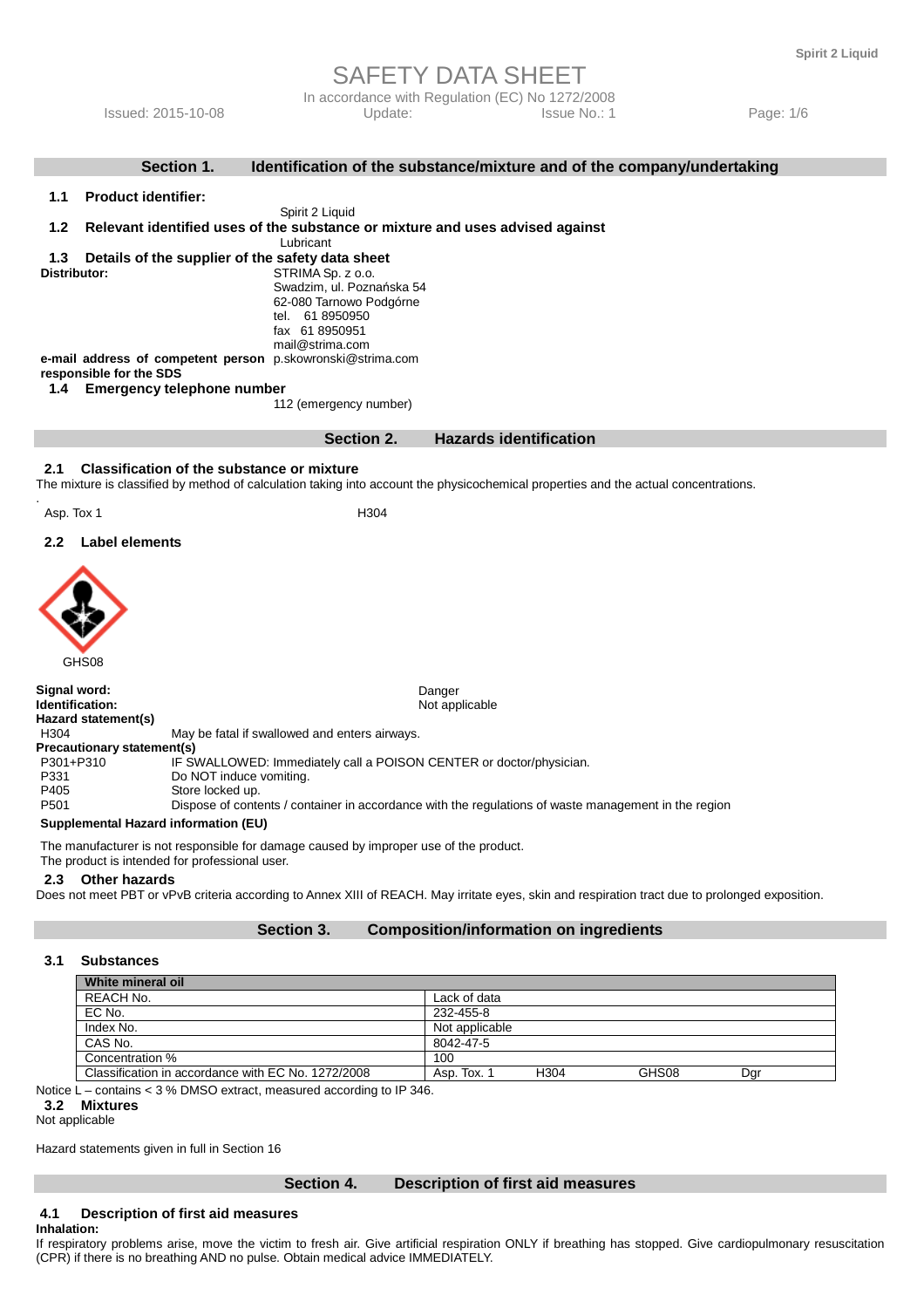In accordance with Regulation (EC) No 1272/2008

Issued: 2015-10-08 Update: Issue No.: 1 Page: 2/6

#### **Skin Contact:**

Start flushing while removing contaminated clothing. Wash affected areas thoroughly with soap and water. If irritation, redness, or a burning sensation develops and persists, repeat flushing and obtain medical attention.

#### **Eye Contact:**

Immediately flush eyes thoroughly for 5 minutes with running water. Hold eyelids open during flushing. If irritation persists, repeat flushing. Obtain medical attention.

**Ingestion:** 

DO NOT induce vomiting. Obtain medical attention IMMEDIATELY.

#### **Self-protection of the first aider**

No actions to be taken if may be risky to anyone unless suitable training was obtained. Always use personal protective equipment

#### **4.2 Most important symptoms and effects, both acute and delayed**

- **Eye contact: No access to proper data.**<br> **CONTAGE THE REPORT HEADLE HEADLE HEADLE THE HEADLE HEADLE THE MODEL INC.**
- **inhalation: Headache, dizziness, drowsiness, nausea.**<br> **Skin contact: h** the case of injection under the skin of the
- In the case of injection under the skin of the local tissue necrosis.
- **Ingestion:** If swallowed obtain medical attention immediately.

#### **4.3 Indication of any immediate medical attention and special treatment needed**

Immediately consult with a medic in case of accident or if you feel unwell. Do not induce vomiting or not administer anything orally to an unconscious person. Show assisting medical staff label / packaging. For those providing assistance in the area of unknown concentrations of vapors / mist adequate respiratory protection should be equipped.

Information for medic: Symptomatic and supportive treatment. As a result of aspiration may cause chemical pneumonia.

#### **Section 5. Firefighting measures**

#### **5.1 Extinguishing media**

 $CO<sub>2</sub>$ , powder and foam, sand, water spray.

#### **Suitable extinguishing media:** CO<sub>2</sub>, powder and fo<br> **Unsuitable extinguishing media:** Tight water stream. **Unsuitable extinguishing media:**

 **5.2 Special hazards arising from the substance or mixture** 

Do not breathe combustion products or explosion mixture. Fire generates a large amount of smoke. The exhaust gases contain aldehydes and other products of incomplete combustion

#### **5.3 Advice for firefighters**

Isolate materials that are not involved in the fire and protect personnel. The heat from a fire can cause a build-up of pressure inside the containers which may rupture. Cool containers with flooding quantities of water until well after the fire is out. Spilled material may cause floors and contact surfaces to become slippery. Use self-contained breathing apparatus and protective clothing.

#### **Section 6. Accidental release measures**

#### **6.1 Personal precautions, protective equipment and emergency procedures**

In all cases of leak or spill contact local administration, Police, Firefighters. Wear protective clothing. Notify applicable Remove from the danger area all persons not taking part in liquidation of consequences of the incident

#### **6.2 Environmental precautions**

Do not allow product from entering sewers, water and soil. Recover spilled material on non-combustible absorbents, such as sand or vermiculite, and place in covered containers for disposal. Inform appropriate health and safety services, life-saving and environmental protection authorities in case of uncontrolled leak.

#### **6.3 Methods and material for containment and cleaning up**

Inert, non-absorbent material, eg. soil, sand, vermiculite.

#### **6.4 Reference to other sections**

Information on appropriate personal protective equipment specified in Section 8. Information regarding waste disposal, see section 13. Information on precautionary measures is provided in Section 7

#### **7.1 Precautions for safe handling**

Do not use near fire or other sources of ignition. Use with adequate ventilation. Unused containers store tightly closed. Follow basic hygiene rules: do not eat, drink, or smoke during work. At the completion / discontinue of work wash your hands with water. Use personal protective equipment as listed in section 8 of SDS.

#### **7.2 Conditions for safe storage, including any incompatibilities:**

- Refer to handling and usage rules in Regulation of the Minister of Internal Affairs and Administration of 7 June 2010 on the fire protection of buildings, other facilities and sites (Dz.U. (Journal of Laws) 2010.109.719).
- Pav attention to the warnings on the label.
- − Store only in certified, original, properly labelled, sealed containers.
- Keep away from any heat sources, open flames, sparks and other sources of ignition. Do not use tools that produce sparks.
- Keep out of direct sunlight.
- Do not smoke, don't use matches or lighters.
- − Forbid access to unauthorized persons.
- − Containers which are opened must be carefully resealed and keep upright to prevent leakage.
- Store on solid ground.
- Store in a dry, cool, well-ventilated area.
- − Keep away from oxidizing agents, strong bases and acids.
- − Do not empty into drains, surface water or groundwater (this includes disposal of empty containers).
- − Recommended storage temperature below 40ºC.

### **7.3 Specific end use(s):**

Not applicable.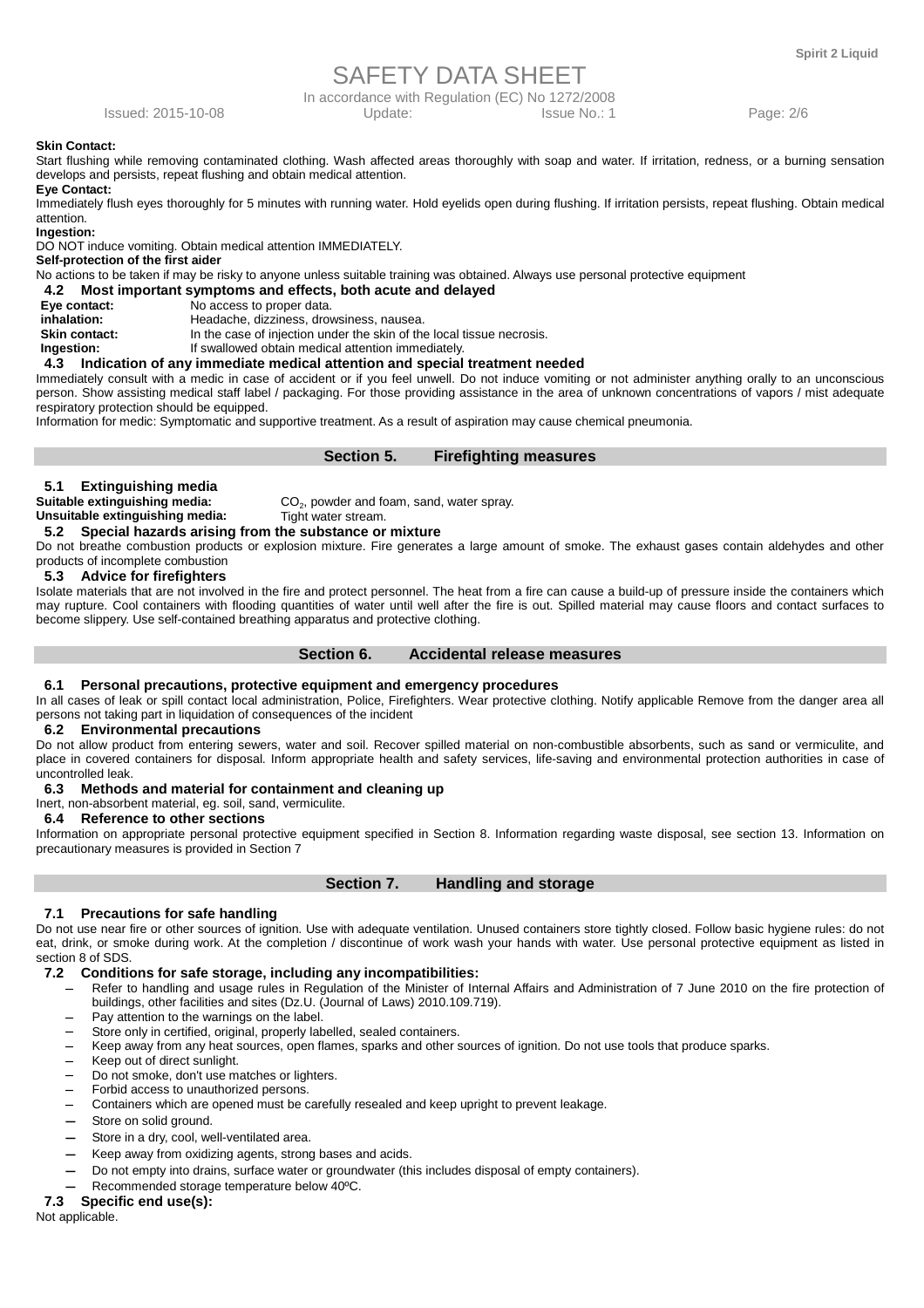In accordance with Regulation (EC) No 1272/2008

**Section 8. Exposure controls/personal protection:** 

Issued: 2015-10-08 Update: Issue No.: 1 Page: 3/6

#### **8.1 Control parameters**

Legal basis:

Regulation of the Minister of Labor and Social Policy of 6 June 2014 on maximum permissible concentration and intensity of agents harmful to health in the work environment (Dz.U. (Journal of Laws) 2014.0.817).

|     | Chemical factor | Limits            |     |                   |     |  |  |
|-----|-----------------|-------------------|-----|-------------------|-----|--|--|
| CAS |                 | (NDS)             |     |                   |     |  |  |
|     |                 | mq/m <sup>3</sup> | ppm | mg/m <sup>3</sup> | ppm |  |  |
|     | Mineral oils    |                   |     | 10                |     |  |  |

**DNEL** 

**Workers** 

DNEL – long-term exposure – system effects through skin 220 mg/kg bw/ 24h

DNEL – long-term exposure – system effects through inhalation160 mg/m<sup>3</sup>

Consumers

DNEL – long-term exposure – system effects through skin 92 mg/kg bw/ 24h

DNEL – long-term exposure – system effects through skin 35 mg/m<sup>3</sup>

DNEL – long-term exposure – system effects through ingestion 40 mg/kg bw/ 24h

**PNEC** 

Not applicable.

#### **8.1 Exposure controls:**

#### **Respiratory tract:**

Provide adequate ventilation, do not inhale the spray. In case of insufficient ventilation, wear gas mask with filter A2 P2 (EN 14387) type, absorber colour brown or blue or self-contained breathing apparatus.

#### **Skin and body:**

Protective clothing consisting of neck buttoned jackets and cuffs, lined pants. Oil-resistant safety shoes, anti-slip. Within the hazardous area both outer clothing and shoes should be able to discharge static electricity. In order to protect exposed skin it is recommended to use moisturizing creams, but they should not be used immediately after exposure.

#### **Hands:**

Wear protective gloves impermeable and resistant to the product (e.g., Neoprene, nitrile tested to EN374). It is recommended to change gloves regularly and replace them immediately if you notice any signs of wear or damage (tearing, puncture) or changes in appearance (colour, elasticity, shape). **Eyes and face:** 

In case of prolonged exposure or splashes of liquid hazard, wear safety sealed goggles according to EN 166. It is recommended to equip the workplace in a water shower for rinsing eyes.

#### **Thermal hazard:**

Overheated container deforms, may burst and move a considerable distance.

#### **Environmental exposure control:**

Store and use the container in a well-ventilated place. Additional local ventilation may be needed for some processes. The employer is obliged to read and apply in practice the provisions of the Acts on environmental protection, water law and the principles of collective water supply and sewage disposal and apply legal provisions contained in appropriate Regulations relating to these Acts. Legal provisions relating to waste disposal are specified in Section 15.

#### **Section 9. Physical and chemical properties:**

#### **9.1 Information on basic physical and chemical properties:**

| <b>Parameter</b>                      | Value                     |
|---------------------------------------|---------------------------|
| Appearance                            | <b>Transparent liquid</b> |
| Colour                                | <b>Colorless</b>          |
| Odour                                 | Characteristic            |
| Density ( $g/cm^3$ , 15 °C)           | 0,842-0,855               |
| рH                                    | Lack of data              |
| Melting point/ freezing point (°C)    | Approx. - 6               |
| Boiling point (°C)                    | Lack of data              |
| Flash point (°C)                      | >182                      |
| Auto-ignition temperature (°C)        | > 400                     |
| Evaporation rate                      | Lack of data              |
| Explosive limits: (upper/lower % v/v) | 7,0/0,9                   |
| Vapour pressure (kPa, 20°C)           | < 0.013                   |
| Vapour density                        | >2                        |
| Solubility                            | Lack of data              |
| Solubility in water                   | Insoluble                 |
| Partition coefficient n-octanol/water | >3.5                      |
| Decomposition temperature             | Lack of data              |
| Kinematic viscosity (mm2/s, 40°C)     | 14,5-17,5                 |
| <b>Explosive properties</b>           | Lack of data              |
| Oxidizing properties                  | Lack of data              |

#### **9.2 Other information:**

Refractive index - 1,464-1,470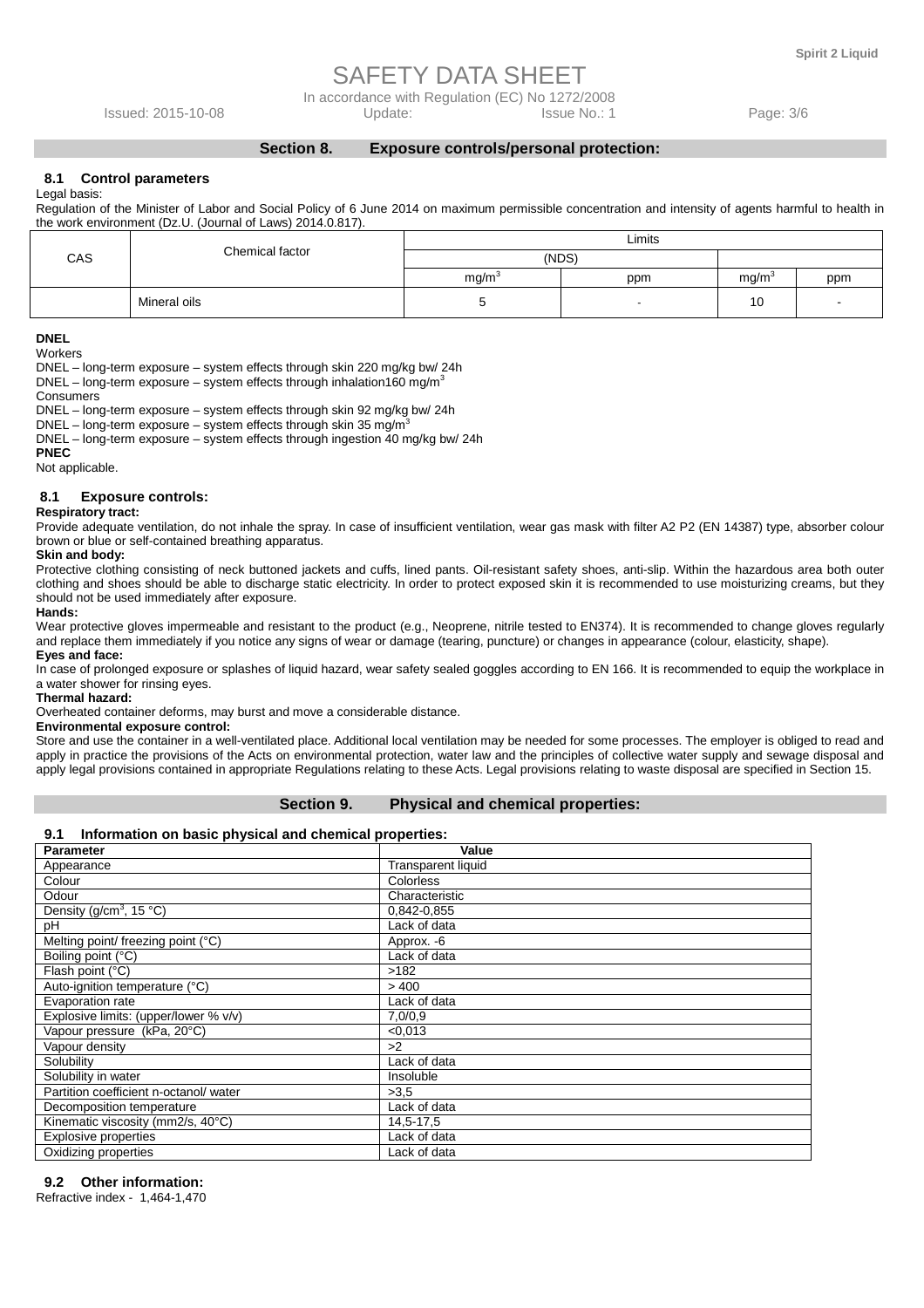In accordance with Regulation (EC) No 1272/2008

Issued: 2015-10-08 Update: Issue No.: 1 Page: 4/6

**Section 10. Stability and reactivity:** 

#### **10.1 Reactivity:**

For this product or its ingredients there is no specific test data related to reactivity.

 **10.2 Chemical stability:** 

The mixture is stable under normal ambient conditions, as well as under expected temperature and pressure during storage and handling.

 **10.3 Possibility of hazardous reactions:** 

The product creates no hazardous chemical reactions in normal conditions of use. Decomposition can occur under high temperature.

 **10.4 Conditions to avoid:** 

Accumulated static electricity. Sources of heat and hot surfaces. Store at temperatures below 50 ° C.

 **10.5 Incompatible materials:** 

Avoid contact with strong oxidizing agents and combustible materials.

#### **10.1 Hazardous decomposition products:**

None.

#### **Section 11. Toxicological information:**

There are no data available on the product itself. This product has been evaluated following the conventional method specified by the EU Directive and is appropriately classified in terms of toxicity. Details are given in Sections 2 and 3. **Acute toxicity:** 

Ingestion: LD50 >5000 mg/kg (rat). Skin: LD50 >5000 mg/kg (rabbit). Inhalation: LC50 >5000 L (max. vapour pressure). **Skin corrosion/ irritation:**  Mild irritation in room temperature (rabbit) **Serious eye damage/ irritation:**  Mild, short-term irritation (rabbit). **Respiratory or skin sensitization:**  No specific data. **Germ cell mutagenicity:**  No specific data. **Carcinogenicity:**  No specific data. **Reproductive toxicity:**  No specific data. **Specific target organ toxicity - Single exposure:**  No specific data. **Specific target organ toxicity- Repeated exposure**  No specific data. **Aspiration hazard:**  No specific data.

#### **Section 12. Ecological information:**

For more information on possible environmental effects, see Section 2.1. (classification). No data for the final product, the evaluation was made based on the individual components.

#### **12.1 Toxicity:**

Acute toxicity (fish): LL0 100-10000 mg/l/96h Acute toxicity (aquatic crustaceans): EL0 100 mg/l/48h (Daphnia magna) Acute toxicity (algae): EL0 100 mg/l/72h (Pseudokirchneriella subcapitata) Chronic toxicity (algae): NOELR 100 mg/l/72h (Pseudokirchneriella subcapitata) Chronic toxicity (aquatic crustaceans): NOELR 10-1000 mg/l/21days (Daphnia magna) Not harmful to aquatic organisms.  **12.2 Persistence and biodegradability:**  Biodegradable.  **12.3 Bioaccumulative potential:**  No specific data.  **12.4 Mobility in soil:**  Low solubility in water; can float on the water surface. The product can penetrate into the drains. Low ability to migrate in the soil.  **12.5 Results of PBT and vPvB assessment:**  Product does not meet the eligibility criteria for PBT or vPvB according to Annex XIII.  **12.6 Other adverse effects:** 

No specific data.

#### **Section 13. Disposal considerations:**

#### **Recommendations regarding product:**

Waste code:

16 03 05\* Organic wastes containing dangerous substances.

15 01 10 - Packages containing residues of hazardous substances or contaminated with them.

CAUTION: Since waste code is assigned depending on the source of their origin, the end user should, taking into account the specific conditions of use of the product, define the resulting waste and assign the appropriate code, in accordance with applicable regulations.

Remove any residue of the product, because even a small amount of the mixture in the container may explode at temperatures above 50ºC.Do not empty into drains. Prevent pollution of surface and ground water. Waste product should be recovered or utilized in authorized incineration plants or waste treatment / disposal facility in accordance with applicable regulations. Recovery / recycling / liquidation of packaging waste must be carried out according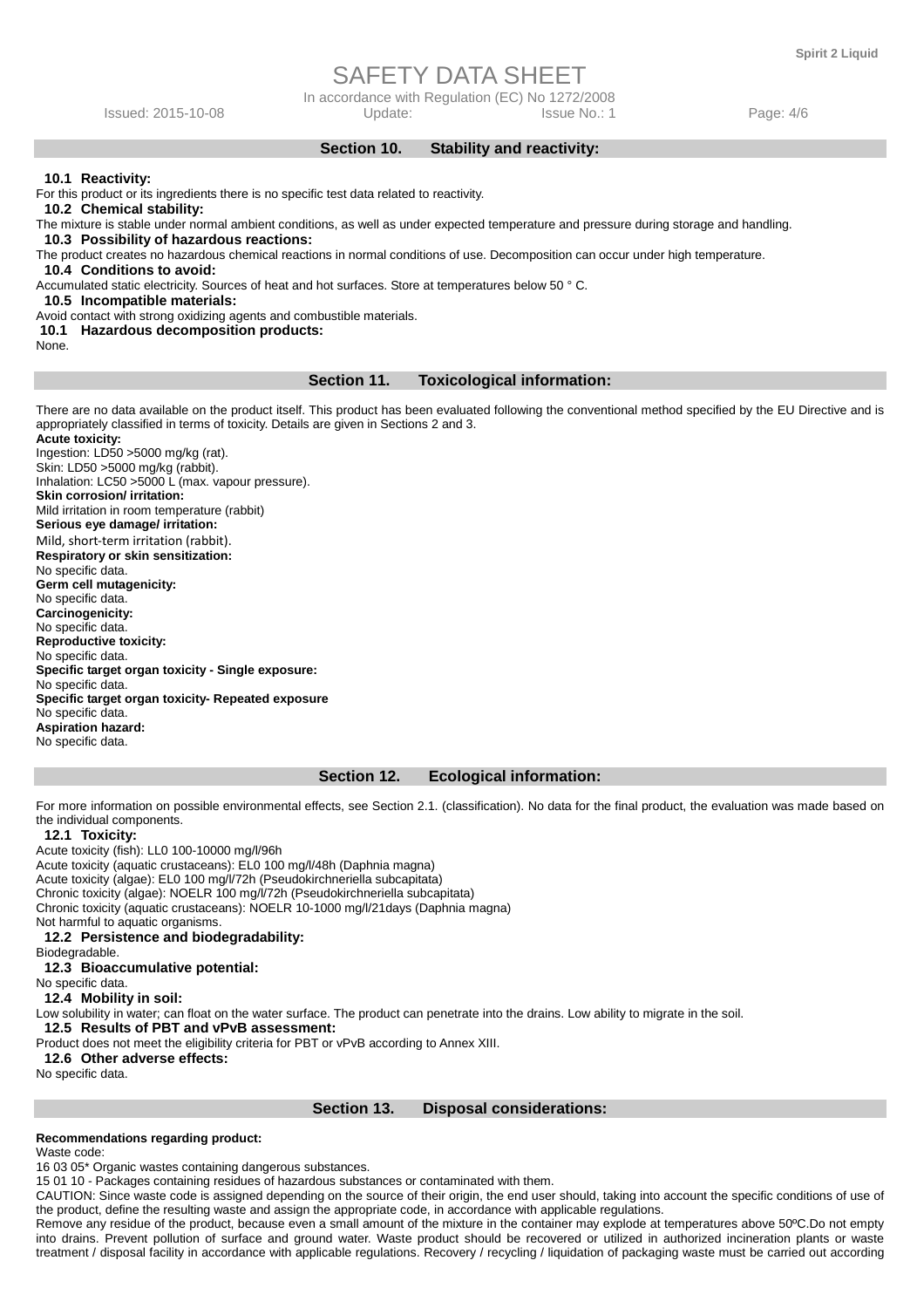In accordance with Regulation (EC) No 1272/2008

Issued: 2015-10-08 Update: Issue No.: 1 Page: 5/6

to the applicable regulations. Cooperate with companies with the appropriate permissions. CAUTION: Only completely emptied and cleaned packaging may be recycled!

Legal basis:

Act of 14 December 2012 on waste (Dz.U. (Journal of Laws) 2013.0.21).

Regulation of the Minister of Economy and Labor of 4 August 2004 on the detailed procedure of waste oil management (Dz.U. (Journal of Laws) 04.192.1968)

Act of 13 June 2013 on packagings and packagings wastes (Dz.U. (Journal of Laws) 2013.0.888)

Regulation of the Minister of Environment of 29 December 2014 on the waste ((Dz.U. (Journal of Laws) 2013.0.21)

#### **Section 14. Transport information:**

The product is not a subject to regulations on the transport of dangerous goods included in ADR (road), RID (rail), ADN (inland transport), IMDG (sea), ICAO / IATA (air).

|                                                                                               | <b>ADR</b>     | <b>RID</b>     | <b>ADN</b>     | <b>IMDG</b>    | <b>ICAO/IATA</b> |
|-----------------------------------------------------------------------------------------------|----------------|----------------|----------------|----------------|------------------|
| 14.1 UN No. (ONZ No.)                                                                         | Not applicable | Not applicable | Not applicable | Not applicable | Not applicable   |
| UN proper shipping name:<br>14.2                                                              | Not applicable |                |                |                |                  |
| 14.3 Transport hazard class (es):                                                             | Not applicable |                |                |                |                  |
|                                                                                               | Not applicable |                |                |                |                  |
| 14.4 Packing group:                                                                           | Not applicable |                |                |                |                  |
| 14.5 Environmental hazards:                                                                   | Not applicable |                |                |                |                  |
| 14.6 Special precautions for users:                                                           | Not applicable |                |                |                |                  |
| 14.7 Bulk transportation according to<br>Annex II to MARPOL 73/78 and the<br><b>IBC Code:</b> |                |                | Not applicable |                |                  |

#### **Section 15. Regulatory information:**

#### **15.1 Safety, health and environmental regulations:**

- 1. Regulation (EC) No. 1907/2006 (Annex II Guidelines for the preparation of Safety Data Sheets)<br>2. Commission Regulation (EU) No. 453/2010 of 20 May 2010 amending Regulation (EC) No. 19
- 2. Commission Regulation (EU) No. 453/2010 of 20 May 2010 amending Regulation (EC) No. 1907/2006 of the European Parliament and of the Council on the Registration, Evaluation, Authorization and Restriction of Chemicals (REACH) (OJ L 133 31.5.2010, CELEX 32010R0453)
- 3. Regulation (EC) No. 1272/ 2008 of the European Parliament and of the Council of 16 December 2008 on classification, labelling and packaging of substances and mixtures, amending and repealing Directives 67/548/EEC and 1999/45/EC, and amending Regulation (EC) No 1907/2006 (OJ L 353 31.12.2008, CELEX 32008R1272)
- 4. Regulation (EC) No 1907/2006 of the European Parliament and of the Council of 18 December 2006 concerning the Registration, Evaluation, Authorization and Restriction of Chemicals (REACH), establishing a European Chemicals Agency, amending Directive 1999/45/EC and repealing Council Regulation (EEC) No 793/93 and Commission Regulation (EC) No 1488/94 as well as Council Directive 76/769/EEC and Commission Directives 91/155/EEC, 93/67/EEC, 93/105/EC and 2000/21/EC (OJ L 396 30.12.2006, CELEX 32006R1907)
- 5. Directive 2008/98/EC of the European Parliament and of the Council on waste and repealing some Directives (OJ L 312 22.11.2008, CELEX 32008L0098).
- 6. Regulation (EC) No. 1005/2009 of the European Parliament and of the Council of 16 September 2009 on substances that deplete the ozone layer (OJ L 286 31 October 2009, CELEX 32009R1005).
- 7. Directive 2008/68/EC of the European Parliament and of the Council of 24 September 2008 on the inland transport of dangerous goods (Text with EEA relevance) (OJ L 260 30.9.2008, CELEX 32008L0068)
- 8. Act of 25 February 2011 on chemical substances and preparations (Dz.U. (Journal of Laws) 2011.63.322)
- 9. Act of 19 August 2011 on transporting hazardous goods by road (Dz.U. (Journal of Laws) 2011.227.1367)
- 10. Act of 20 June 1997 on road traffic law (Dz.U. (Journal of Laws) 1997.98.602 as amended).
- 11. Act of 14 December 2012 on waste (Dz.U. (Journal of Laws) 2013.0.21)
- 12. Act of 13 June 2013 on packagings and packagings wastes (Dz.U. (Journal of Laws) 2013.0.888)
- 13. Regulation of the Minister of Construction of 14 July 2006 on duties of industrial waste suppliers and on conditions of waste-water dump into the sewage system. (Dz.U. (Journal of Laws) 2006.136.964).
- 14. Regulation of the Minister of Labor and Social Policy of 6 June 2014 on maximum permissible concentration and intensity of agents harmful to health in the work environment (Dz.U. (Journal of Laws) 2014.0.817)
- 15. Regulation of the Minister of Health of 10 August 2012 on the criteria and methods of classification of chemical substances and preparations (Dz.U. (Journal of Laws) 2012.0.1018)
- 16. Regulation of the Minister of Health of 20 April 2012 on the criteria and methods of classification of chemical substances and preparations ((Dz.U. (Journal of Laws) 2012.0.445)
- 17. Regulation of the Minister of Health of 22 May 2012 on the methods of marking of places, pipelines, containers and tanks for storing or containing dangerous substances or hazardous mixtures (Dz.U. (Journal of Laws) 2012.0.601)
- 18. Regulation of the Minister of Health of 2 February 2011 on tests and measurements of agents harmful to health in the work environment (Dz.U. (Journal of Laws) 2011.33.166)
- 19. Regulation of the Minister of Health of 30 December 2004 on occupational health and safety related to the presence of chemical agents at the workplace (Dz.U. (Journal of Laws) 2005.11.86)
- 20. Regulation of the Minister of Economy and Labor of 4 August 2004 on the detailed procedure of waste oil management (Dz.U. (Journal of Laws) 2004.192.1968)
- 21. Regulation of the Minister of Environment of 9 December 2014 on the waste (Dz.U. (Journal of Laws) 2014.0.1923)
- 22. Regulation of the Minister of Environment of 18 November 2014. On the conditions to be met when dumping sewage into water or soil and on substances particularly harmful to the aquatic environment (Dz.U. (Journal of Laws) 2014.0.1800)
- 23. Regulation of the Minister of Internal Affairs and Administration of 7 June 2010 on the fire protection of buildings, other facilities and sites (Dz.U. (Journal of Laws) 2010.109.719)